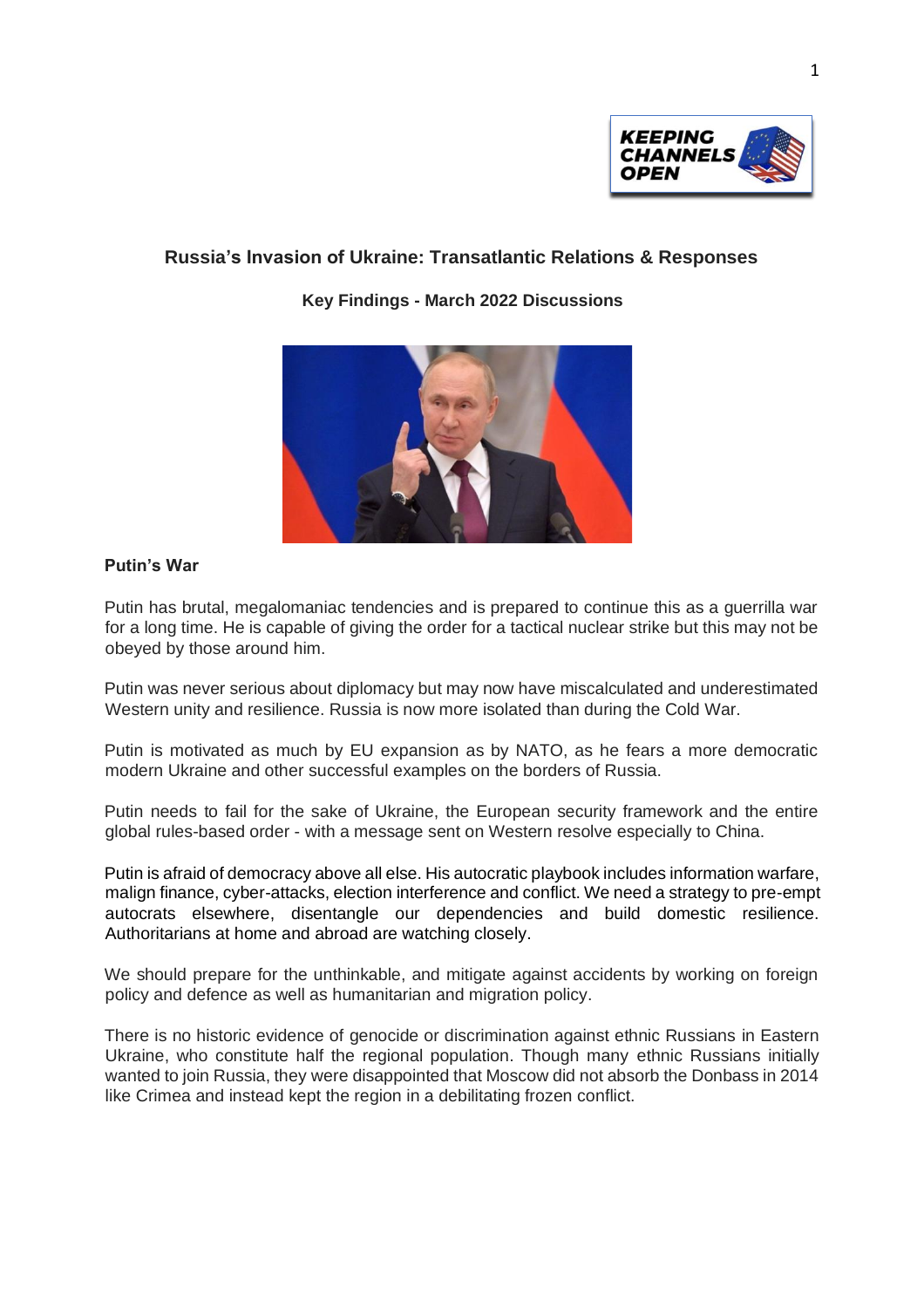

## **Immediate Western Response**

The EU, UK and US showed **swift, tough action and strong coordination** at the start of the invasion, with progress in a short space of time in terms of sanctions, military reinforcements in Eastern Europe, provision of aid and weapons to Ukraine, strengthening of hybrid security tools, diplomatic coordination and refugee support. Russia had been quickly isolated on the global stage. Ukrainian calls for more pre-emptive action were valid.

Biden has been **remarkable** in rallying regional and global actors and institutions to act against Russian aggression, showing an ongoing US commitment to European security.

Germany has displayed a **dramatic turnaround** by increasing defence spending, sending weapons to Ukraine, and suspending Nord Stream 2, heralding a historic sea-change in the nation's post-WWII stance. It was noted that rebuilding the Bundeswehr would take some time. The **Europeanisation of Germany's defence** would allay lingering fears about its past.

The **range of tools** used to pressure the Kremlin is impressive, with **soft power** cited as being as effective as hard power, including through social media, radio and TV, counter-disinformation efforts and sports and cultural exclusions.

A massive **information effort** inside Russia is important to show the real cost of war, through the Kremlin's suppression of media is problematic.

**Red lines**: While an attack on a NATO ally is a clear red line in terms of triggering direct Western military engagement with Russia, there is no clarity on whether systematic massacres or destruction of cities may engage Allies earlier.

Action by a smaller **"coalition of the willing"** or independent actor is possible, though risks extending the scope of the war. Some predict a clash with Putin is inevitable sooner or later.

The West has not been **not tough enough** with sanctions and other measures after the annexation of Crimea in 2014, incursions into Eastern Ukraine, Syrian bombardments, occupation of parts of Georgia, downing of the Malaysian airliner and so on.

However, there has been **no green light** to Putin to invade Ukraine and we should focus blame on the aggressor, and challenge narratives that blame NATO and the West.

The **freezing of the assets of the Russian Central Bank** is more significant than Swift. Sanctions should be broadened out to enablers, such as bankers, lawyers and accountants who work for banned entities.

**UK sanctions** on oligarchs and in the City of London are good, but should have been swifter. There also needs to be more transparency in the financial sector and a long-overdue investigation into Russian investment and interference in UK.